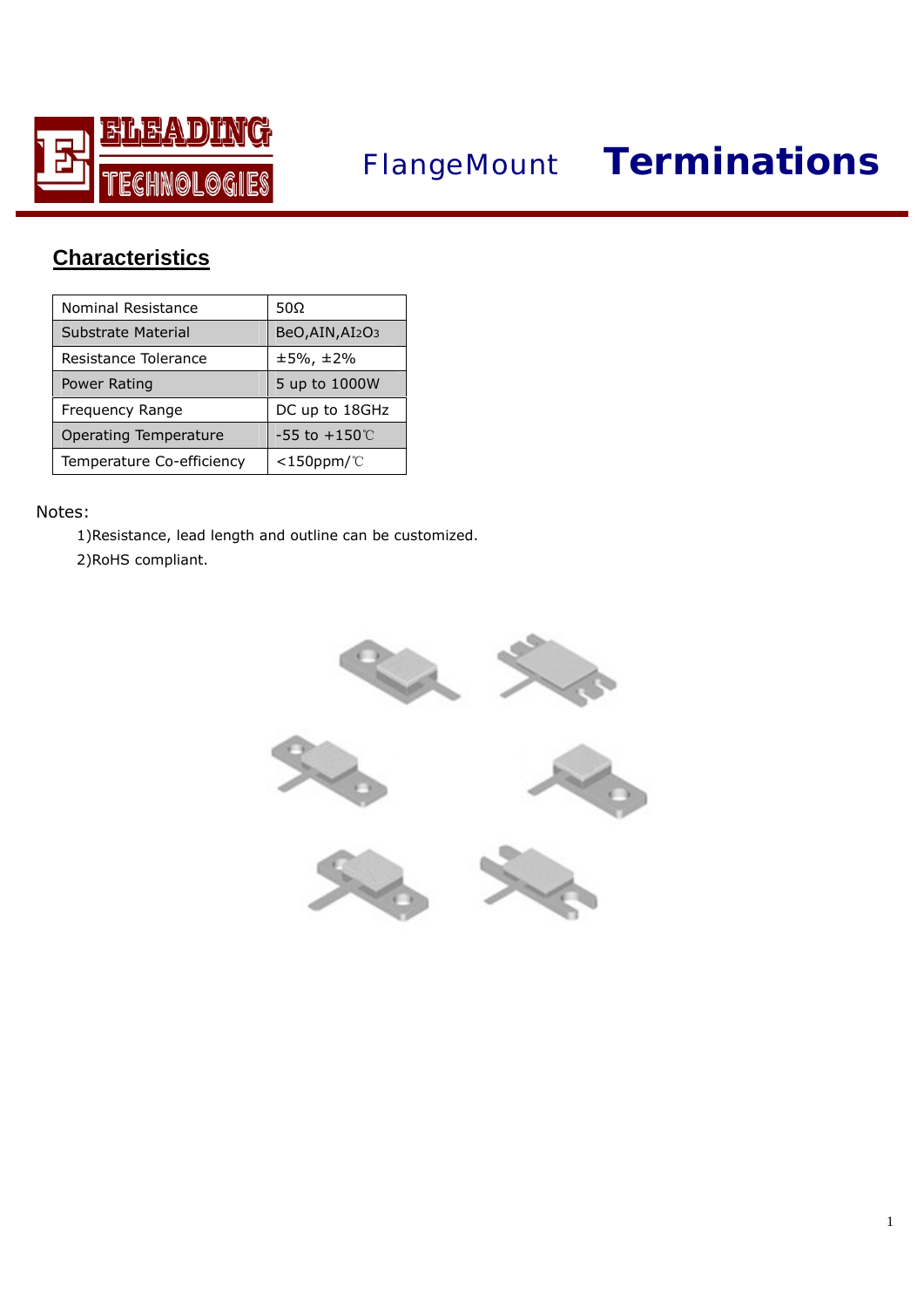#### **Model**:**ET50-5TLN0303**

**Model**:**ET50-5TRN0303** 

Resistance Tolerance:  $\pm$  5%;  $\pm$  2% Frequency: DC-2GHz DC-3GHz VSWR: 1.15:1 1.25:1 Standard Lead length: 4mm

Nominal Resistance:50Ω

Power Rating: 5W

 $\overline{a}$ 

Power Rating: 5W Nominal Resistance:50Ω Resistance Tolerance:  $\pm$  5%;  $\pm$  2% Frequency: DC-2GHz DC-3GHz VSWR: 1.15:1 1.25:1 Standard Lead length: 4mm





尺寸單位: mm

### **Model:ET50-5TLG0604**

Power Rating:5W Nominal Resistance:50Ω Resistance Tolerance:  $\pm$  5%;  $\pm$  2% Frequency:DC-3GHz ,DC-5GHz ,DC-6GHz VSWR:1.15:1 ,1.20:1 ,1.25:1 Standard Lead length: 4mm



尺寸單位: mm

#### **Model:ET50-5TRG0604**

Power Rating: 5W Nominal Resistance:50Ω Resistance Tolerance:  $\pm$  5%;  $\pm$  2% Frequency:DC-3GHz ,DC-5GHz ,DC-6GHz VSWR:1.15:1 ,1.20:,1.25:1 Standard Lead length: 4mm



#### **Model:ET50-5TLA0701**

Power Rating: 10W Nominal Resistance:50Ω Resistance Tolerance:  $\pm$  5%;  $\pm$  2% Frequency:DC-3GHz ,DC-4GHz, DC-6GHz VSWR:1.15:1 ,1.20:1,1.30:1 Standard Lead length: 4mm



尺寸單位: mm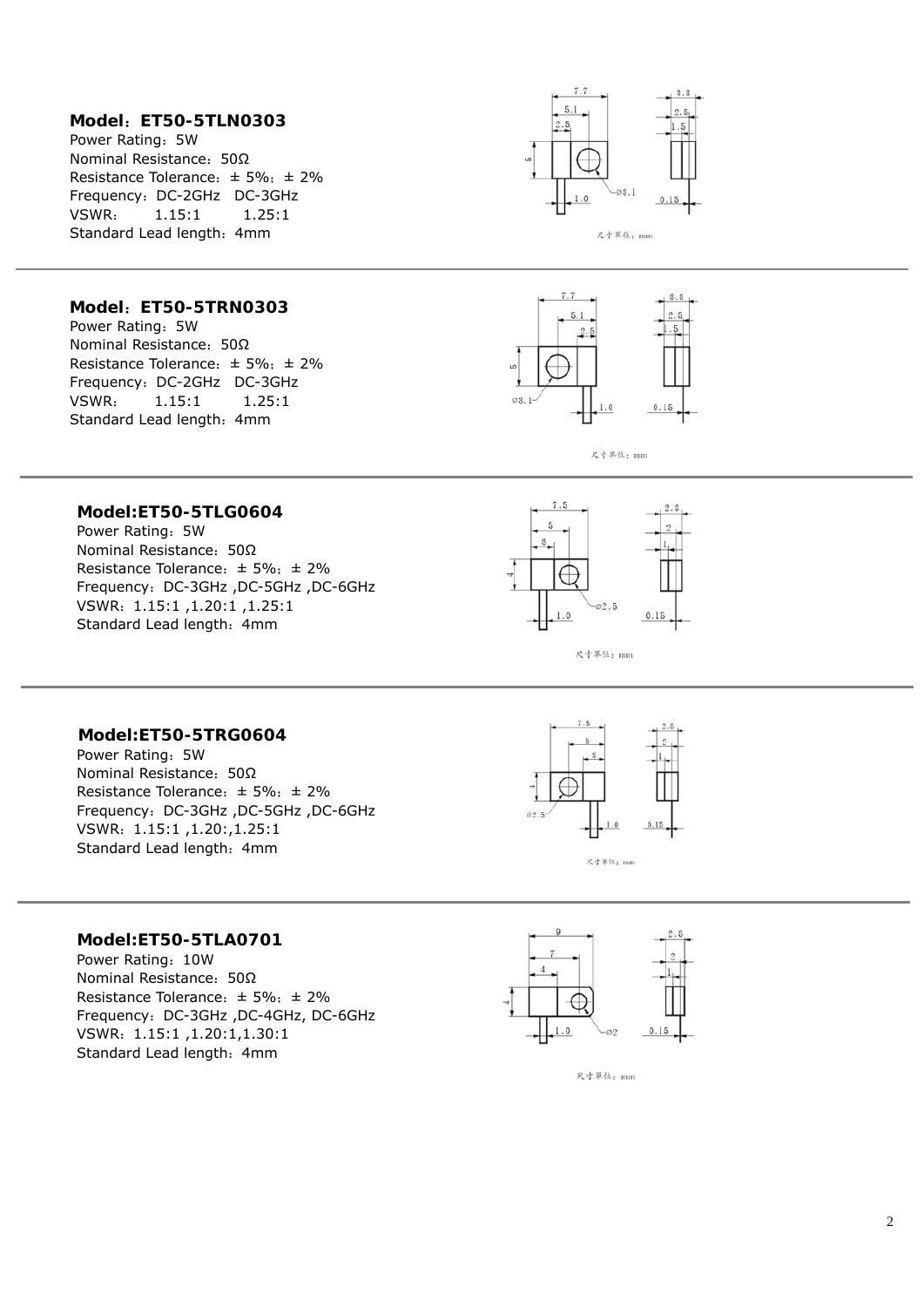#### **Model:ET50-5TRA0701**

Power Rating: 5W Nominal Resistance:50Ω Resistance Tolerance:  $\pm$  5%;  $\pm$  2% Frequency:DC-3GHz ,DC-4GHz ,DC-6GHz VSWR: 1.15:1 ,1.20:1 ,1.30:1 Standard Lead length: 4mm



尺寸單位: mm

#### **Model:ET50-5TLA0701**

Power Rating:5W Nominal Resistance:50Ω Resistance Tolerance:  $\pm$  5%;  $\pm$  2% Frequency:DC-3GHz ,DC-4GHz ,DC-6GHz VSWR:,1.15:1 ,1.20:1 ,1.30:1 Standard Lead length:4mm





#### **Model:ET50-5TBE0701**

Power Rating:5W Nominal Resistance:50Ω Resistance Tolerance:  $\pm$  5%;  $\pm$  2% Frequency:DC-3GHz ,DC-4GHz, DC-6GHz VSWR: 1.15:1 ,1.20:1 ,1.30:1 Standard Lead length: 4mm



尺寸單位: mm

#### **Model:ET50-10TLG0605**

 $\overline{a}$ 

Power Rating:10W Nominal Resistance:50Ω Resistance Tolerance:  $\pm$  5%;  $\pm$  2% Frequency: DC-3GHz DC-4GHz DC-6GHz VSWR:1.10:1 ,1.12:1 ,1.25:1 Standard Lead length: 4mm



#### **Model:ET50-10TRG0605**

Power Rating: 10W Nominal Resistance:50Ω Resistance Tolerance:  $\pm$  5%;  $\pm$  2% Frequency: DC-3GHz DC-4GHz DC-6GHz VSWR: 1.10:1 ,1.12:1 ,1.25:1 Standard Lead length: 4mm



尺寸單位: mm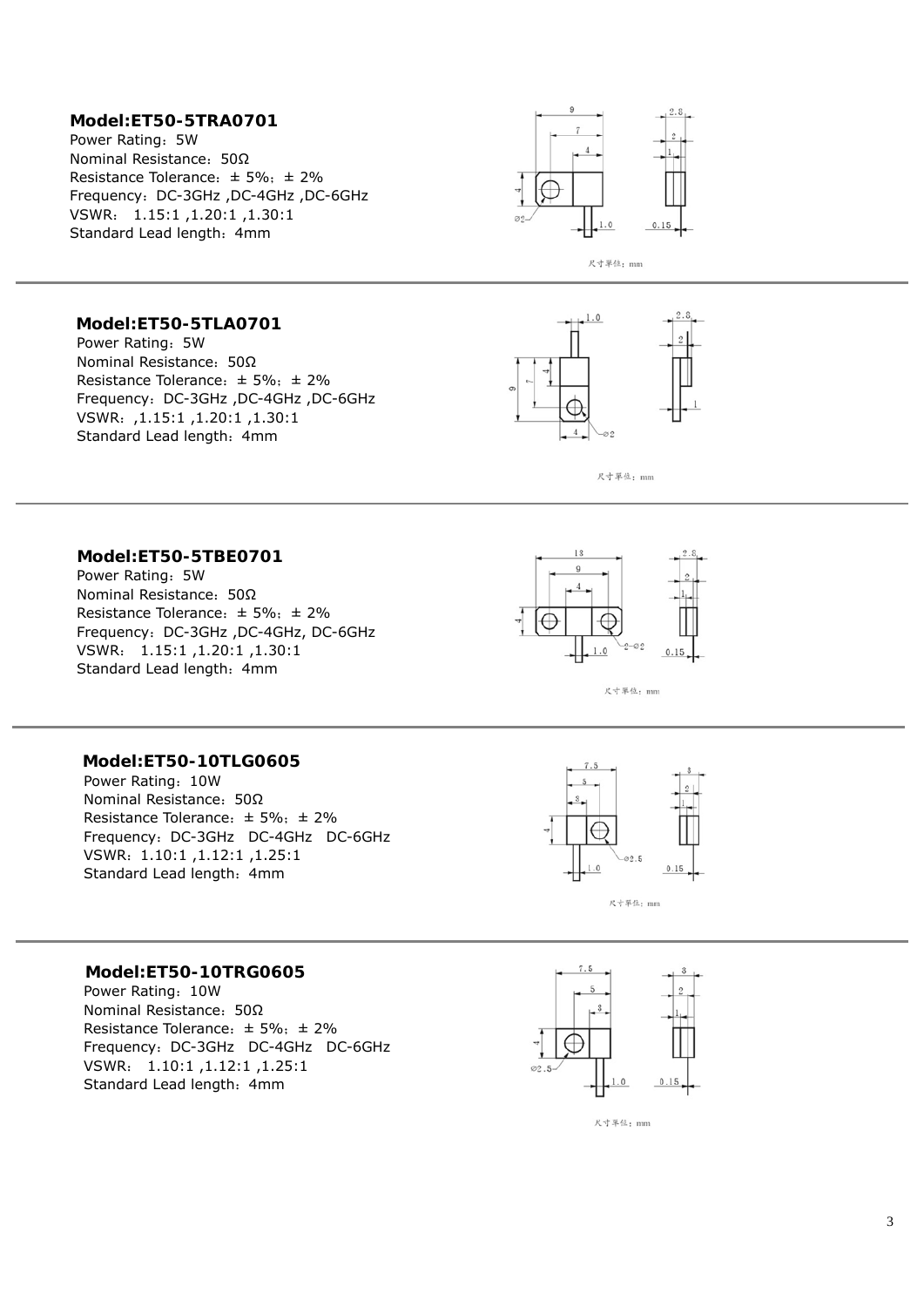#### **Model:ET50-10TLA0704**

Power Rating :10W Standard Resistance: 50Ω Resistance Tolerance: ±5%; ±2% Frequency :DC-3GHz, DC-4GHz ,DC-6GHz VSWR :1.15:1 ,1.20:1 ,1.30:1 Standard Lead length: 4mm





#### **Model** :**ET50-10TRA0704**

Power Rating :10W Nominal Resistance: 50Ω Resistance Tolerance: ±5%; ±2% Frequency :DC-3GHz,DC-4GHz ,DC-6GHz VSWR : 1.15:1 ,1.20:1 ,1.30:1 Standard Lead length: 4mm



 $1.0$ 

 $-02.2$ 

尺寸單位: mm

 $\overline{4}$ 

尺寸單位: mm

#### **Model** :**ET50-10TIA0704**

Power Rating :10W Nominal Resistance: 50Ω Resistance Tolerance :±5% ;±2% Frequency :DC-3GHz ,DC-4GHz ,DC-6GHz VSWR :1.15:1 ,1.20:1,1.30:1 Standard Lead length: 4mm

#### **Model** :**ET50-10TBE0704**

Power Rating :10W Nominal Resistance: 50Ω Resistance Tolerance :±5% ;±2% Frequency :DC-3GHz ,DC-4GHz ,DC-6GHz VSWR :1.15:1 ,1.20:1 ,1.30:1 Standard Lead length: 4mm





#### **Model** :**ET50-10TBAG0704**

Power Rating :10W Nominal Resistance: 50Ω Resistance Tolerance :±5% ;±2% Frequency :DC-3GHz, DC-4GHz ,DC-6GHz VSWR :1.15:1 ,1.20:1 ,1.30:1 Standard Lead length: 4mm





#### **Model** :**ET50-20TIN0308**

Power Rating :20W Nominal Resistance: 50Ω Resistance Tolerance :±5% ;±2% Frequency :DC-6GHz VSWR : 1.30:1 Standard Lead length: 4mm

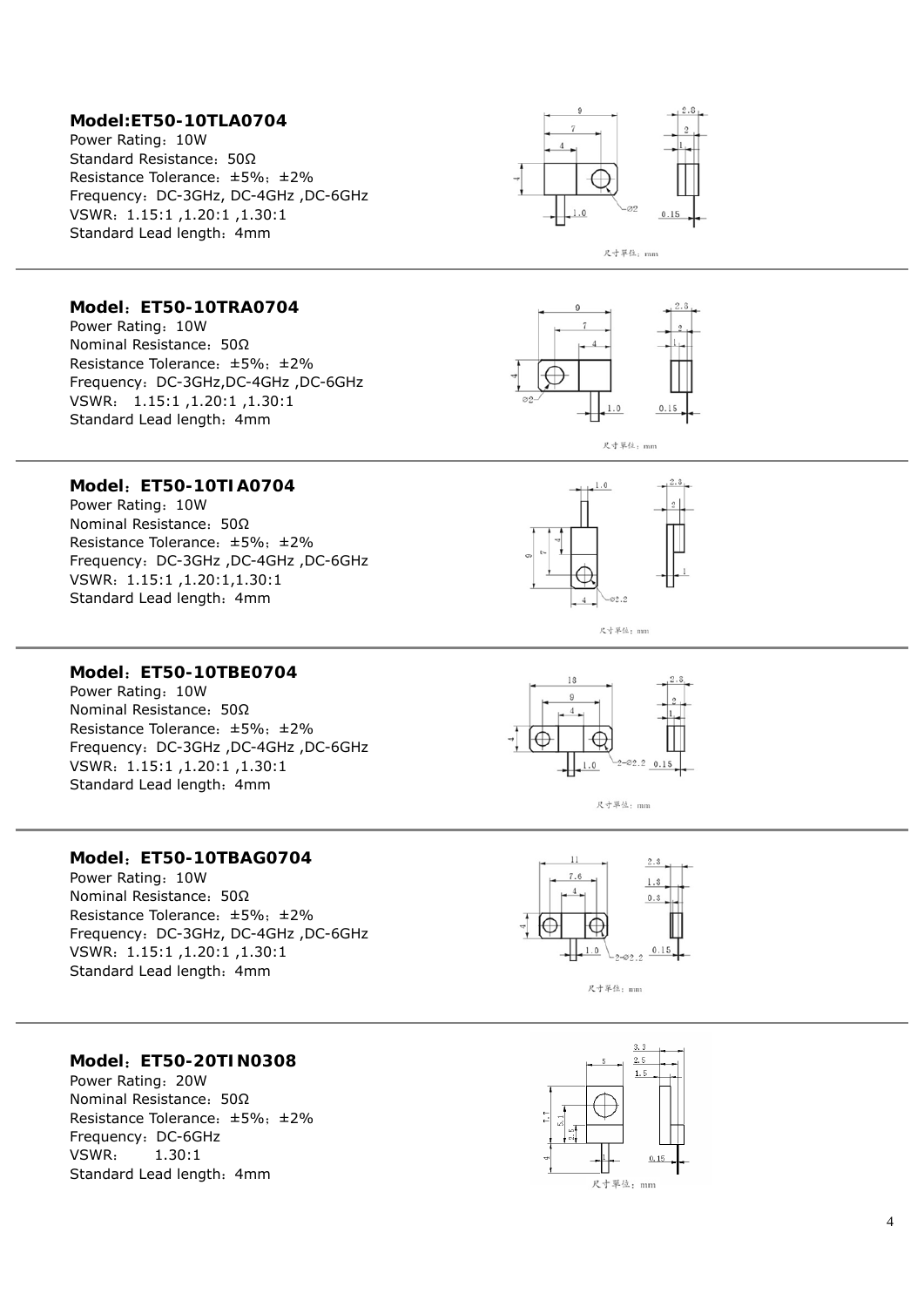#### **Model** :**ET50-30TBN1106**

Power Rating :30W Nominal Resistance: 50Ω Resistance Tolerance: ±5%; ±2% Frequency :DC-3GHz ,DC-5GHz ,DC-6GHz VSWR :1.10:1 ,1.15:1 ,1.25:1 Standard Lead length: 6mm



#### **Model** :**ET50-30TBO1106**

Power Rating :30W Nominal Resistance: 50Ω Resistance Tolerance: ±5%; ±2% Frequency :DC-3GHz ,DC-5GHz ,DC-6GHz VSWR :1.10:1 ,1.15:1 ,1.25:1 Standard Lead length: 6mm



尺寸單位: mm

#### **Model** :**ET50-30TIJ1106**

Power Rating :30W Nominal Resistance: 50Ω Resistance Tolerance: ±5%; ±2% Frequency :DC-3GHz ,DC-5GHz ,DC-6GHz VSWR : 1.10:1 ,1.15:1 ,1.25:1 Standard Lead length: 6mm



尺寸單位: mm

#### **Model** :**ET50-30TRJ1106**

Power Rating :30W Nominal Resistance: 50Ω Resistance Tolerance :±5% ;±2% Frequency :DC-3GHz, DC-5GHz ,DC-6GHz VSWR :,1.10:1 ,1.15:1 ,1.25:1 Standard Lead length: 6mm



尺寸單位: mm

#### **Model** :**ET50-30TLJ1106**

Power Rating :30W Nominal Resistance: 50Ω Resistance Tolerance :±5% ;±2% Frequency :DC-3GHz ,DC-5GHz ,DC-6GHz VSWR :1.10:1 ,1.15:1 ,1.25:1 Standard Lead length: 6mm



尺寸單位: mm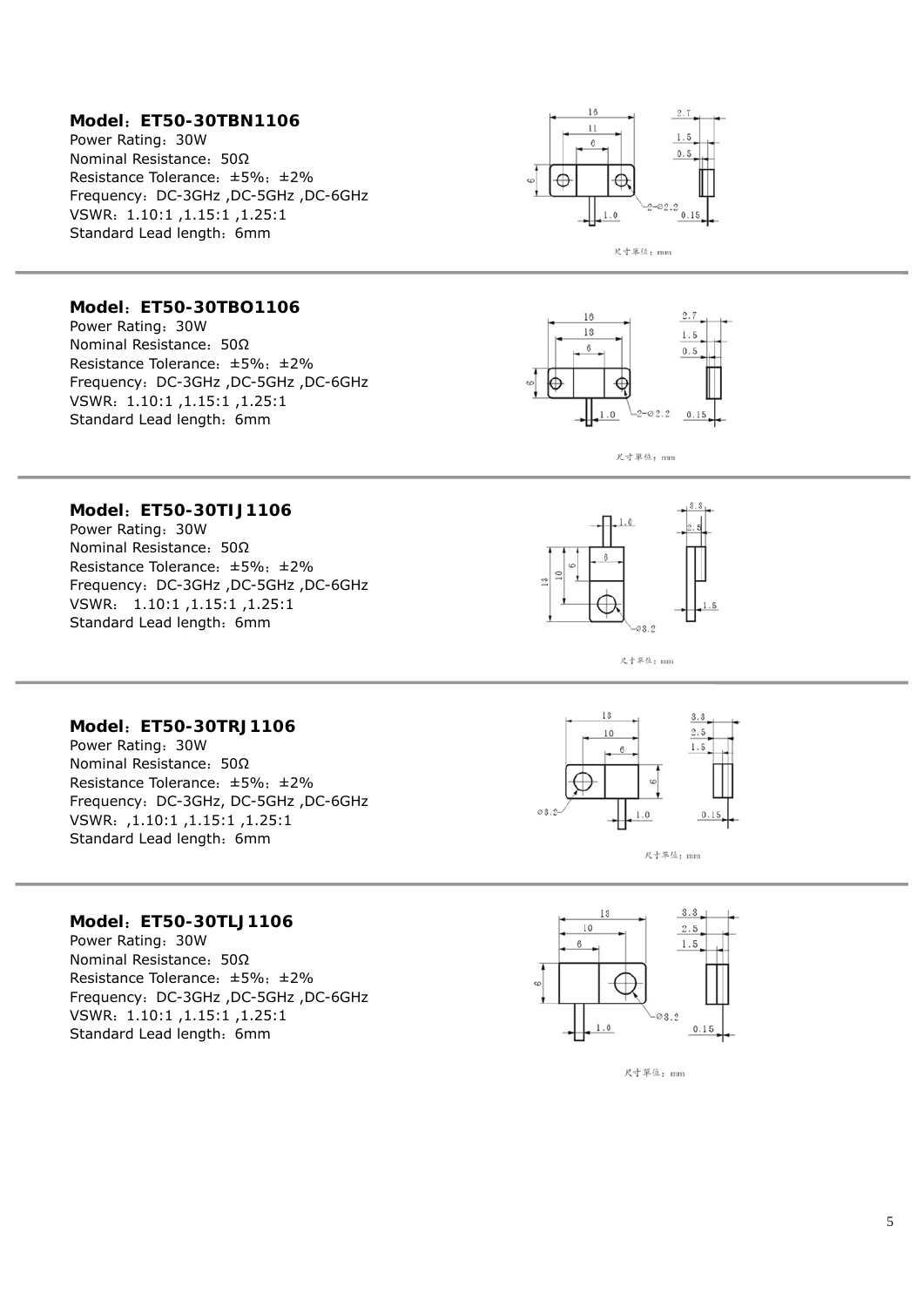#### **Model** :**ET50-30TBR1106**

Power Rating :30W Nominal Resistance: 50Ω Resistance Tolerance: ±5%; ±2% Frequency :DC-3GHz ,DC-5GHz ,DC-6GHz VSWR :1.10:1 ,1.15:1 ,1.25:1 Standard Lead length: 6mm





#### **Model** :**ET50-40TBL0905**

Power Rating: 40W Nominal Resistance: 50Ω Resistance Tolerance :±5% ;±2% Frequency :DC-3GHz DC-4GHz VSWR :1.12:1, 1.25:1 Standard Lead length: 6mm





#### **Model** :**ET50-60TLJ1102**

Power Rating :60W Nominal Resistance: 50Ω Resistance Tolerance :±5% ;±2% Frequency :DC-3GHz ,DC-5GHz ,DC-6GHz VSWR: 1.10:1 ,1.15:1 ,1.20:1 Standard Lead length: 6mm





#### **Model** :**ET50-60TRJ1102**

Power Rating :60W Nominal Resistance: 50Ω Resistance Tolerance :±5% ;±2% Frequency :DC-3GHz ,DC-5GHz ,DC-6GHz VSWR :1.10:1 ,1.15:1 ,1.20:1 Standard Lead length: 6mm



尺寸單位: mm

#### **Mode** :**ET50-60TIJ1102**

Power Rating :60W Nominal Resistance: 50Ω Resistance Tolerance :±5% ;±2% Frequency :DC-3GHz ,DC-5GHz ,DC-6GHz VSWR :1.10:1 , 1.15:1 ,1.20:1 Standard Lead length: 6mm

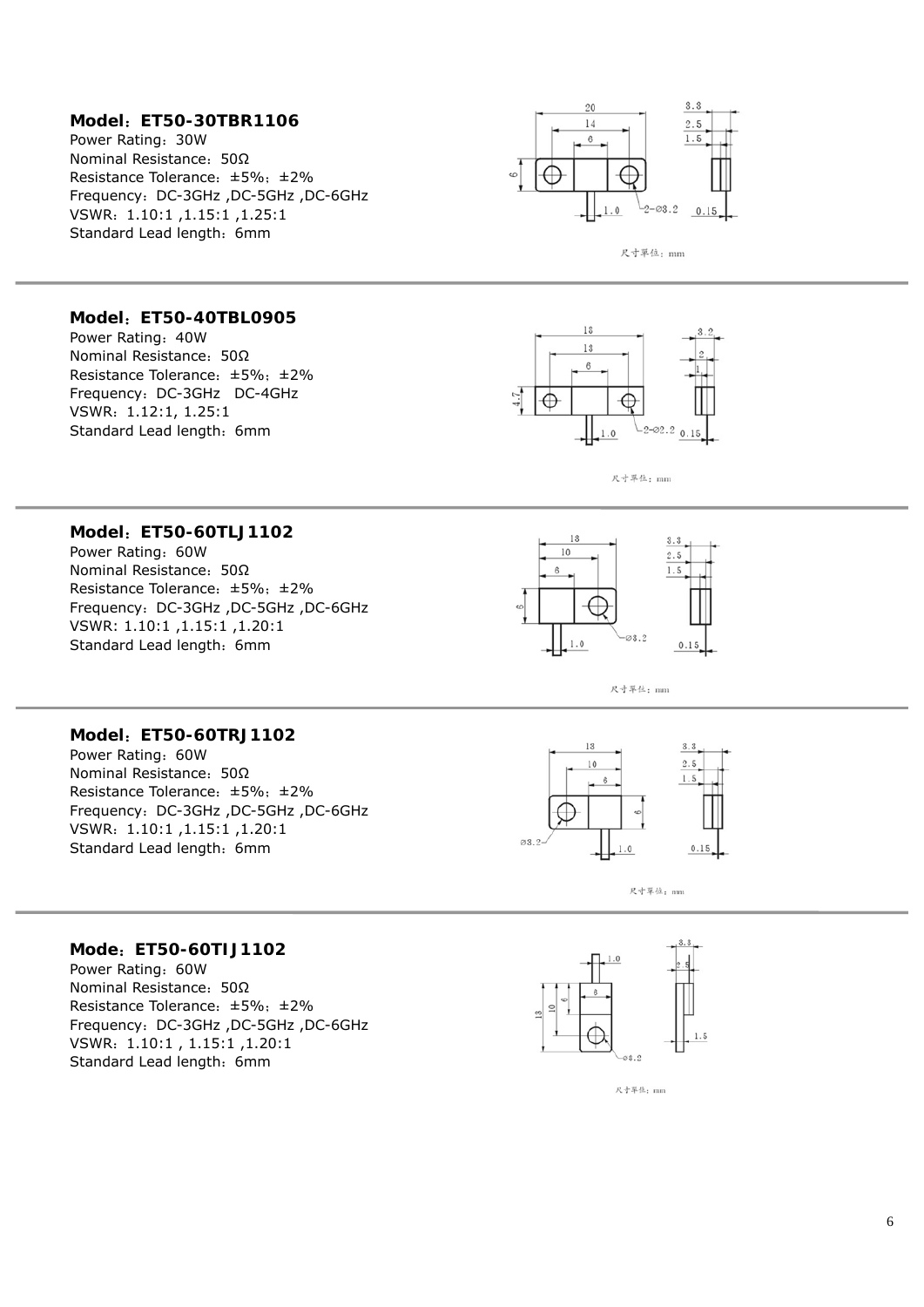#### **Model** :**ET50-60TBR1102**

Power Rating :60W Nominal Resistance: 50Ω Resistance Tolerance :±5% ;±2% Frequency :DC-3GHz ,DC-5GHz ,DC-6GHz VSWR :1.10:1 , 1.15: 1 , 1.20:1 Standard Lead length: 6mm



尺寸單位: mm

#### **Model** :**ET50-60TRK3303**

Ĩ

Power Rating :60W Nominal Resistance: 50Ω Resistance Tolerance :±5% ;±2% Frequency :DC-6GHz VSWR : 1.20:1 Standard Lead length: 6mm



#### **Model** :**ET50-80TBR1205**

Power Rating: 80W Nominal Resistance: 50Ω Resistance Tolerance :±5% ;±2% Frequency :DC-3GHz VSWR : 1.20:1 Standard Lead length: 6mm



尺寸單位: mm

#### **Model** :**ET50-80THA1205**

Power Rating: 80W Nominal Resistance: 50Ω Resistance Tolerance :±5% ;±2% Frequency :DC-2GHz VSWR : 1.20:1 Standard Lead length: 6mm





#### **Mode** :**ET50-100TBR1203**

Power Rating :100W Nominal Resistance: 50Ω Resistance Tolerance :±5% ;±2% Frequency :DC-3GHz VSWR : 1.20:1 Standard Lead length: 6mm



尺寸單位: mm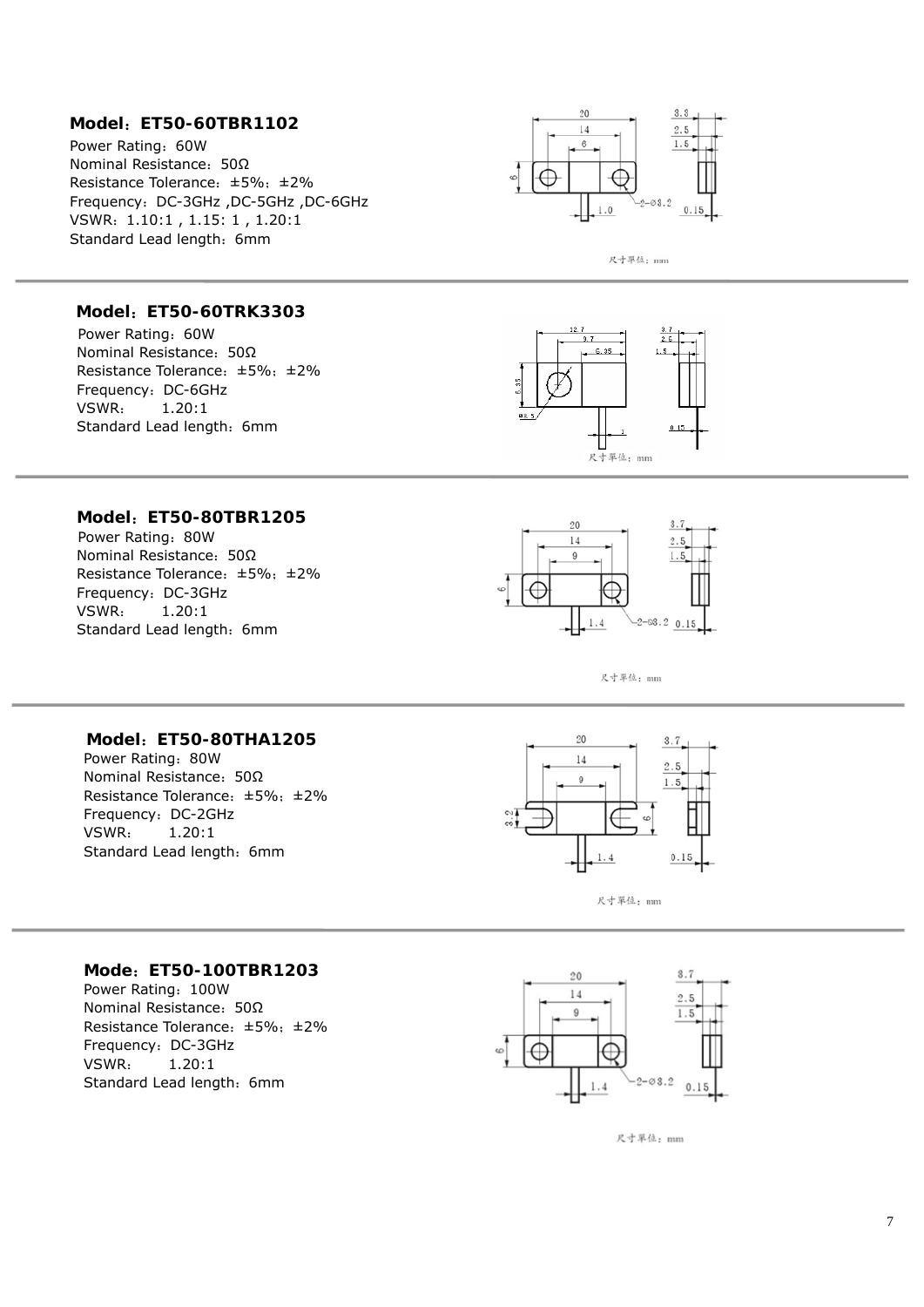#### **Mode** :**ET50-100TIM1501**

Power Rating: 100W Nominal Resistance: 50Ω Resistance Tolerance: ±5%; ±2% Frequency :DC-3GHz VSWR : 1.15:1 Standard Lead length: 6mm





#### **Model** :**ET50-100TLM1501**

Power Rating :100W Nominal Resistance: 50Ω Resistance Tolerance :±5% ;±2% Frequency :DC-3GHz VSWR : 1.15:1 Standard Lead length: 6mm



尺寸單位: mm

#### **Model** :**ET50-100TRM1501**

Power Rating :100W Nominal Resistance: 50Ω Resistance Tolerance :±5% ;±2% Frequency :DC-3GHz VSWR : 1.15:1 Standard Lead length: 6mm



#### **Model** :**ET50-100THA1203**

Power Rating: 100W Nominal Resistance: 50Ω Resistance Tolerance :±5% ;±2% Frequency :DC-3GHz VSWR : 1.20:1 Standard Lead length: 6mm





#### **Model** :**ET50-100TBZ2102**

Power Rating: 100W Nominal Resistance: 50Ω Resistance Tolerance: ±5%; ±2% Frequency :DC-3GHz VSWR : 1.20:1 Standard Lead length: 6mm



尺寸單位: mm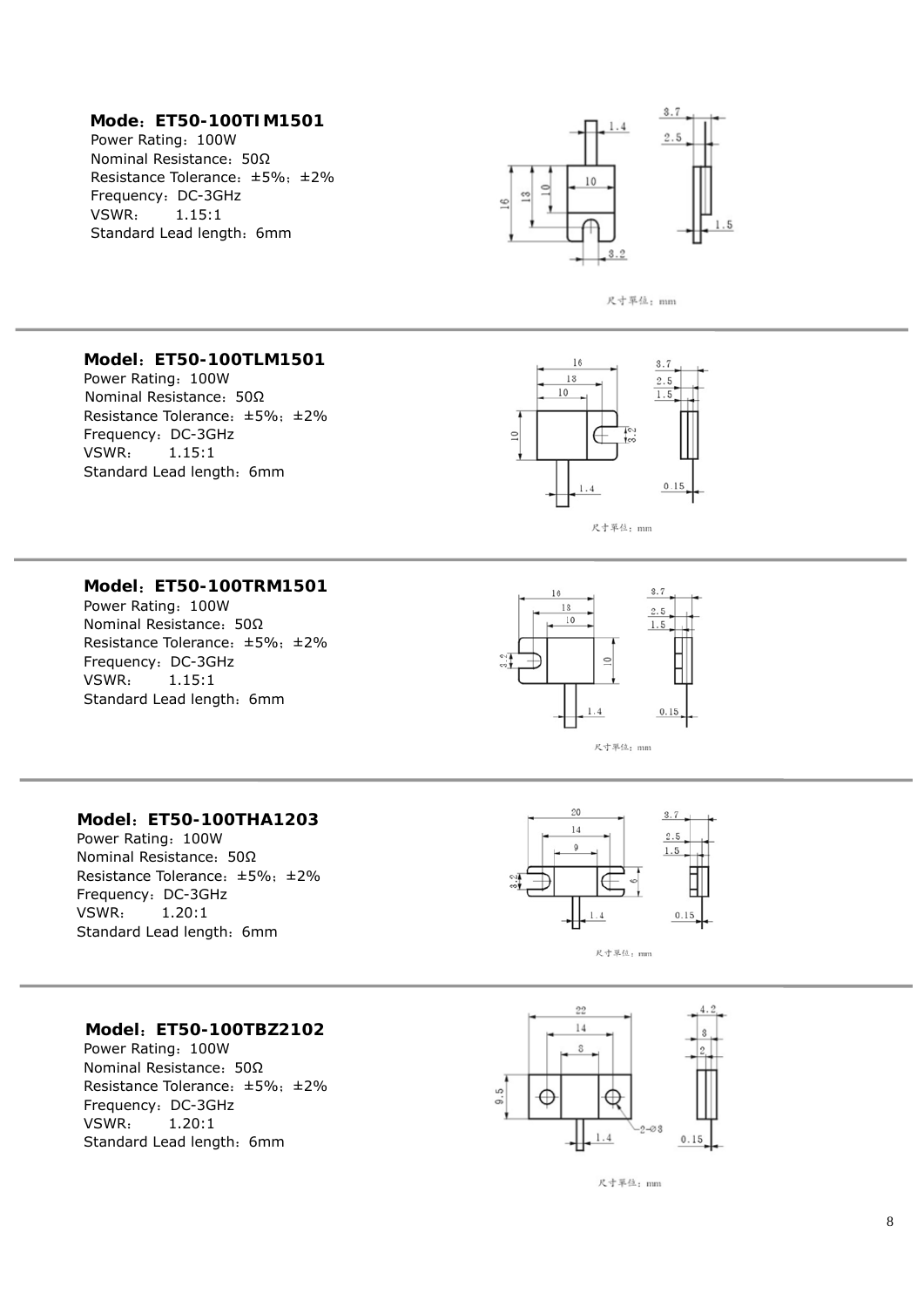#### **Model** :**ET50-100TBAH2504**

Power Rating :100W Nominal Resistance: 50Ω Resistance Tolerance :±5% ;±2% Frequency :DC-3GHz VSWR : 1.20:1 Standard Lead length: 6mm





#### **Model** :**ET50-100THE1501**

Power Rating :100W Nominal Resistance: 50Ω Resistance Tolerance :±5% ;±2% Frequency :DC-3GHz VSWR : 1.15:1 Standard Lead length: 6mm



#### **Model** :**ET50-150TBY2303**

Power Rating :150W Nominal Resistance: 50Ω Resistance Tolerance: ±5%; ±2% Frequency :DC-3GHz VSWR : 1.20:1 Standard Lead length: 6mm



#### **Model** :**ET50-150THE1504**

Power Rating :150W Nominal Resistance: 50Ω Resistance Tolerance :±5% ;±2% Frequency :DC-3GHz VSWR : 1.15:1 Standard Lead length: 6mm



#### **Mode** :**ET50-150TBAH2505**

Power Rating :150W Nominal Resistance: 50Ω Resistance Tolerance :±5% ;±2% Frequency :DC-3GHz VSWR : 1.20:1 Standard Lead length: 6mm



尺寸單位: mm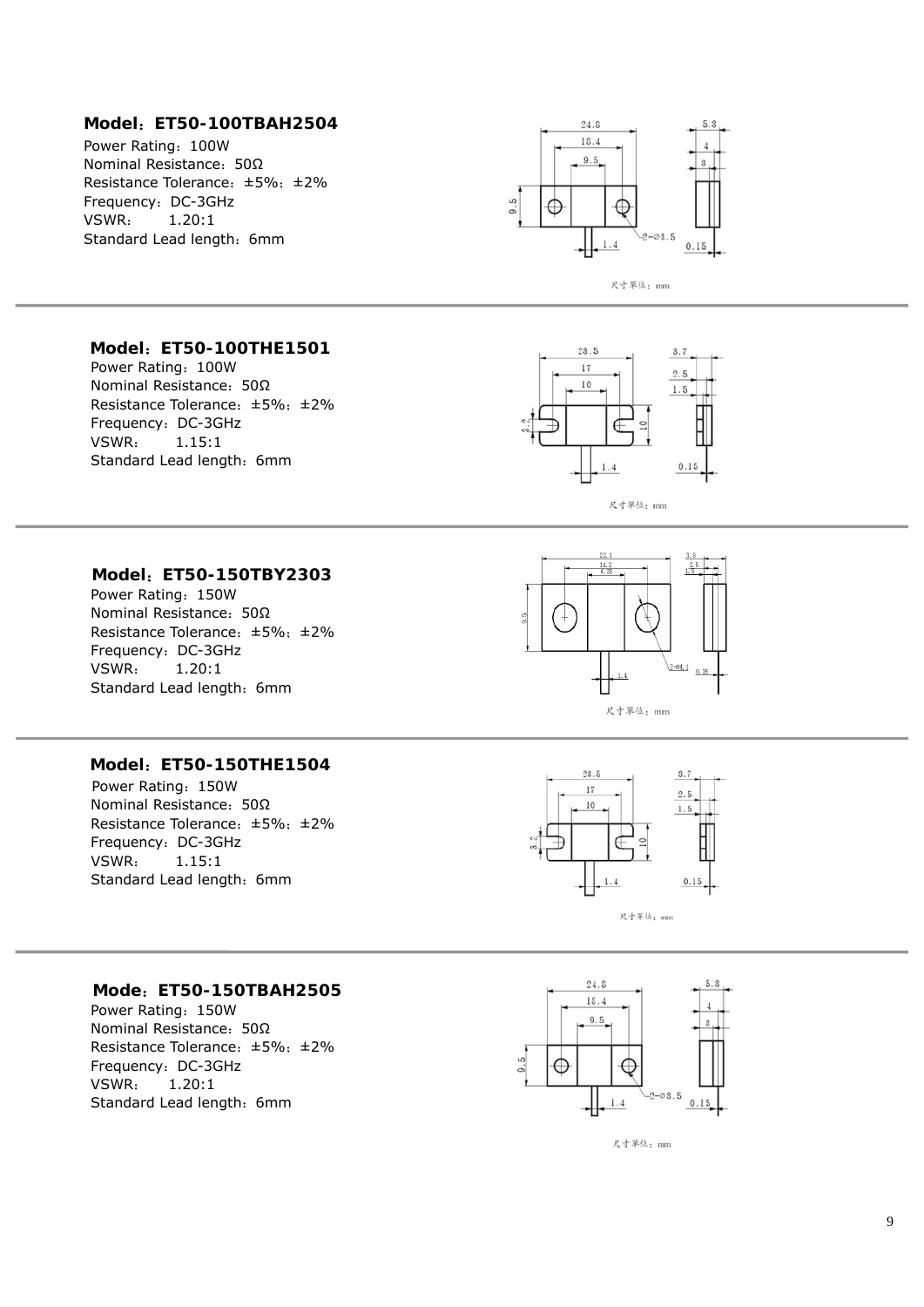#### **Model**:**ET50-250TBAH2506**

Power Rating:250W Nominal Resistance:50Ω Resistance Tolerance:±5%;±2% Frequency: DC-3GHz VSWR: 1.20:1 Standard Lead length: 6mm



尺寸單位: mm

### **Model**:**ET50-250THE1505**

Power Rating:250W Nominal Resistance:50Ω Resistance Tolerance:±5%;±2% Frequency: DC-3GHz VSWR: 1.20:1 Standard Lead length: 6mm



#### **Model**:**ET50-250TBAB1701**

Power Rating:250W Nominal Resistance:50Ω Resistance Tolerance:±5%;±2% Frequency: DC-3GHz VSWR: 1.20:1 Standard Lead length: 6mm





#### **Model**:**ET50-250TEA4001**

Power Rating:250W Nominal Resistance:50Ω Resistance Tolerance:±5%;±2% Frequency: DC-2GHz VSWR: 1.20:1 Standard Lead length: 6mm



尺寸單位: mm

#### **Model**:**ET50-300TBCH2701**

Power Rating:300W Nominal Resistance:50Ω Resistance Tolerance:±5%;±2% Frequency: DC-2.5GHz VSWR: 1.20:1 Standard Lead length: 8mm

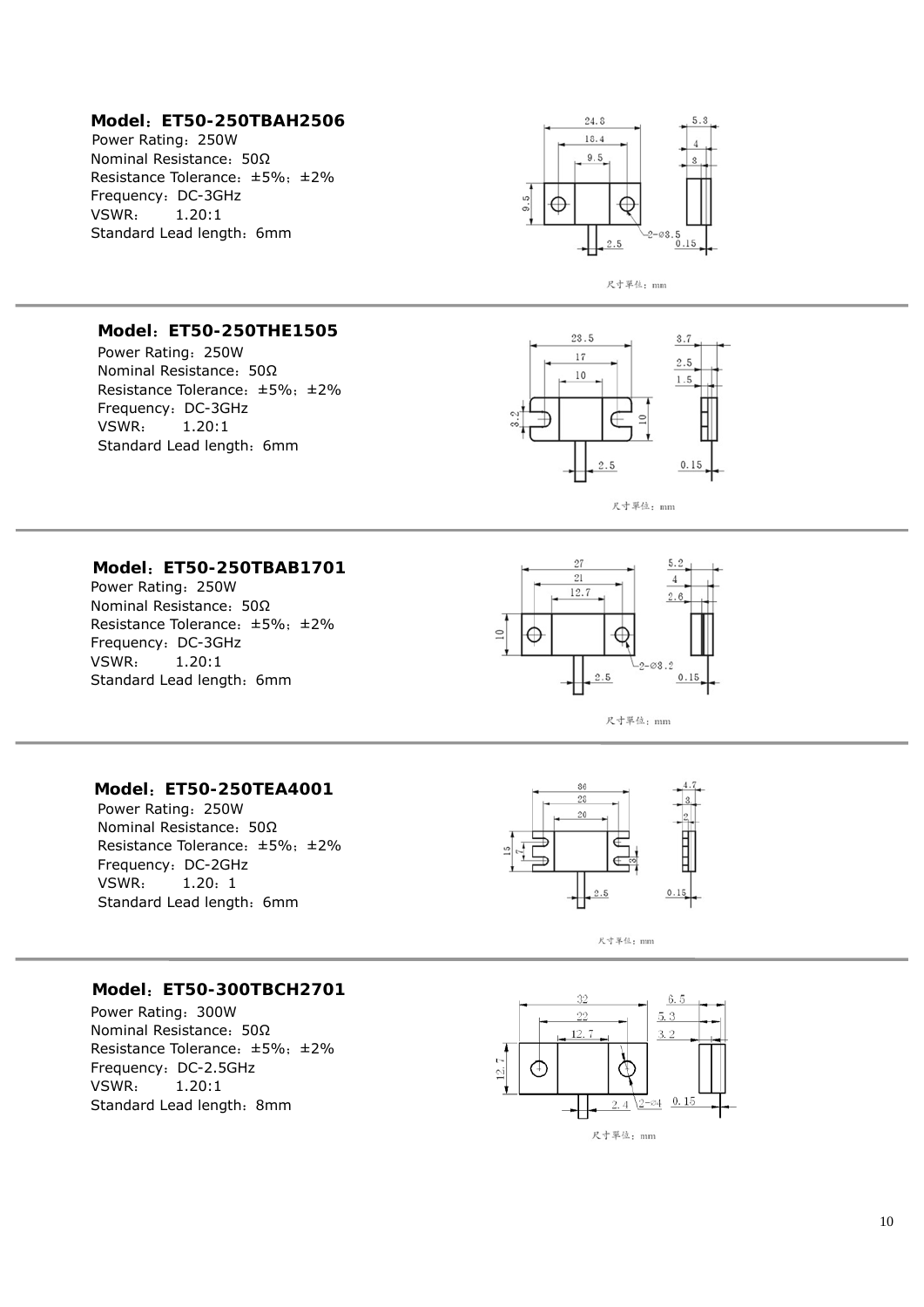#### **Model** :**ET50-400TBCH2702**

Power Rating: 400W Nominal Resistance: 50Ω Resistance Tolerance: ±5%; ±2% Frequency :DC-2GHz VSWR : 1.30:1 Standard Lead length: 8mm



#### **Model** :**ET50-500TBCH2703**

Power Rating: 500W Nominal Resistance: 50Ω Resistance Tolerance :±5% ;±2% Frequency :DC-1.5GHz VSWR : 1.30:1 Standard Lead length: 8mm



#### **Model** :**ET50-500TEG3401**

Power Rating: 500W Nominal Resistance: 50Ω Resistance Tolerance :±5% ;±2% Frequency :DC-2GHz VSWR : 1.20:1 Standard Lead length: 8mm



#### **Model** :**ET50-600TEG3402**

Power Rating: 600W Nominal Resistance: 50Ω Resistance Tolerance :±5% ;±2% Frequency :DC-2GHz VSWR : 1.20:1 Standard Lead length: 8mm





#### **Model** :**ET50-800TEG3403**

Power Rating: 800W Nominal Resistance: 50Ω Resistance Tolerance :±5% ;±2% Frequency :DC-500M VSWR :1.15:1 Standard Lead length: 8mm